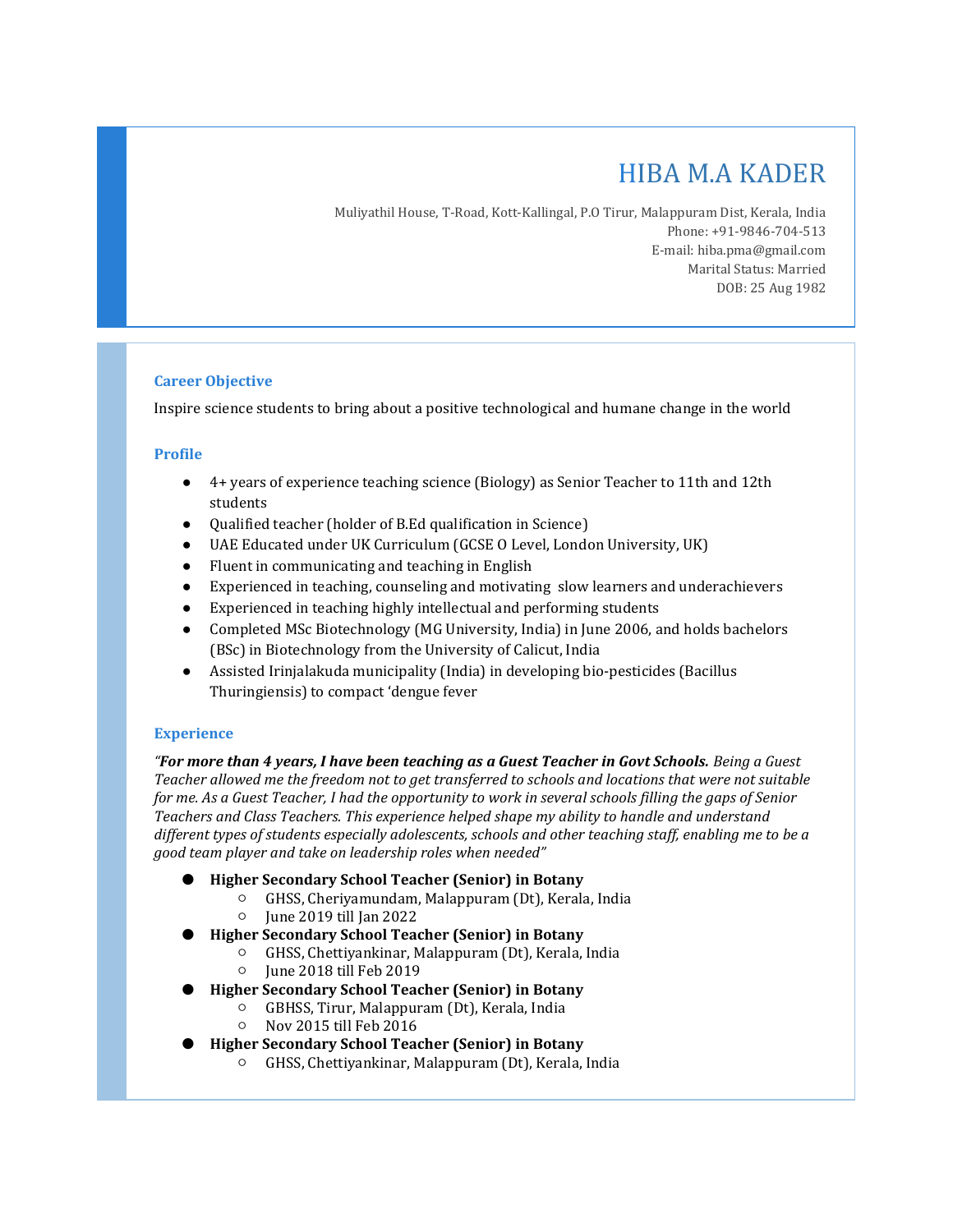○ Sep 2015 till Nov 2015

## Education

## **B.Ed (Science)** 2012-2013

Moulana College for Teachers Education, University of Calicut, India

● 74.6%

#### MSc Biotechnology 2004-2006

Department of Biotechnology, Indira Gandhi Arts and Science College, MG University, India

● 74.4<sup>%</sup>

#### BSc Biotechnology 2001-2003

Department of Biotechnology , St Joseph's College, University of Calicut, India

● 77.5%

#### Senior Higher Secondary(+2) Science Group 1998-2000

- CBSE Ansar English School, India
- 84.5%

## O Level GCSE exam 1997-1998

London University, UK

● Grade A

## Teaching Base

- Professionally trained in perspectives on education, psychology of learner and learning, technology and informatics in education, pedagogic practices in science, education in sociocultural context, educational management, professionalizing science education, curriculum and resources of science
- Experienced in handling slow learners and underachievers using stimuli through multiple resources like auditory and visual which helps in increasing attention span and improving learning. Handle several counseling and motivational sessions for adolescents and underachievers
- Experienced in handling highly intellectual and performing students

#### Science Base

- In depth knowledge of the subject. Specialization in physiology, microbiology, biochemistry, bioprocess technology, environment technology, cytology, genetics, immunology, plant tissue culture, animal tissue culture, molecular biology and recombinant DNA technology, Enzymology during MSc and BSc biotechnology
- Kinetic Parameters of Arginase Enzyme in the Liver of Pilocarpine Induced Epileptic

Page 2 | HIBA MOHAMMED ABDUL KADER | Email: hiba.pma@gmail.com | Mobile: +91 9846704513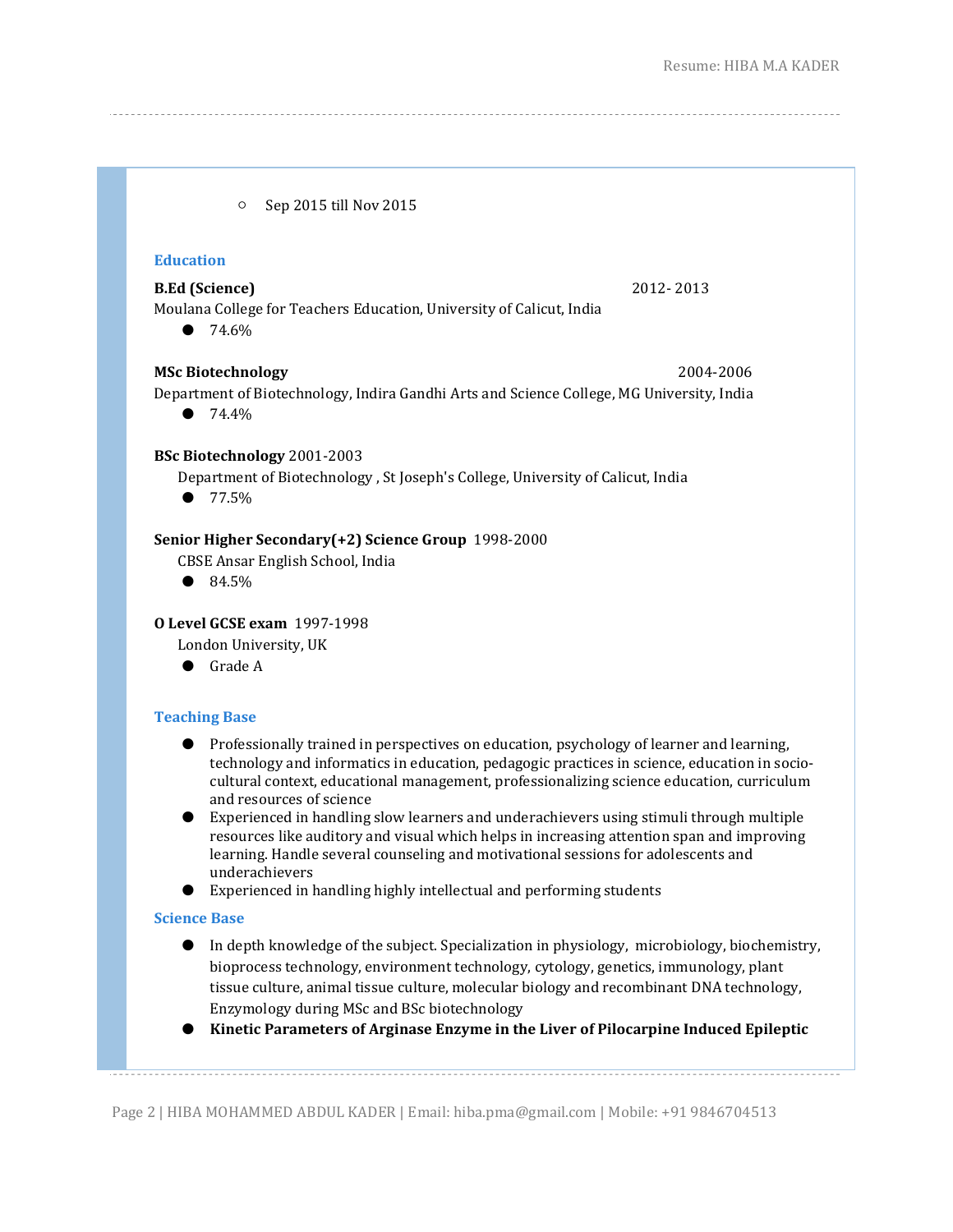Mice: The research work was for the partial fulfillment of masters degree. The research was on studying the changes in the kinetic parameters of arginase enzyme in the liver of epileptic mice. The study involved inducing seizures into mice by injecting pilocarpine together with atropine. Arginase assay was done using crude liver homogenate

Developing Bio-Pesticides to Compact Dengue Fever: Special assignment from municipality of Irinjalakuda, India to develop biotoxin for control of mosquito larvae into commercially and economically viable product to control the spread of diseases like dengue fever in a underdeveloped region with financial constraints. The basic objective was to culture it in a easily available and cheap medium like starch water (rice water)

## Seminars & Workshops Attended

- Attended symposium on management of cancer, heart and neurodegenerative diseases, by Dubai Harvard Foundation, UAE and Harvard Medical School- Dubai Center
- Attended 1<sup>st</sup> pan Arab Human Genetics conference (5-6 April 2006), organized by Center for Arab Genomics Studies, Human Genome Organization (HUGO) and Faculty of Medicine and Health Sciences, UAE University and granted 11.5 CME hours
- Attended first international workshop on the Fundamental Approaches in the Molecular Diagnosis of Hemoglobinopathies (4th April), organized by Dubai Department of Health and Medical Sciences
- Key coordinator of national workshop and seminar on animal tissue culture and egg inoculation techniques of virus cultivation. The workshop was organized by Department of Bioscience, Indira Gandhi College of Arts and Science, India
- Attended UGC sponsored National Seminar on Biotechnology and Allied Sciences organized by Post Graduate Department of Biotechnology, MES College, India
- Attended Eco-biotech Seminar organized by Department of Botany, Nirmala College, India. The seminar was on environmental biotechnology
- Attended BIOBOOM 2004 , state level seminar on biotech held at Al Azhar College of Arts and Science
- Attended Codons 2004, National level Seminar on Biosciences organized by Ad Vegas, Department of Bioscience, Indira Gandhi College of Arts and Science

# COMMUNICATION & PRESENTATION SKILLS

● Ability to communicate and present fluently in English

## **REFERENCES**

Mrs. Manju C.M Principal GHSS Pallimon (PO), Kollam Pin 691 576, Kerala, India

Page 3 | hiba.pma@gmail.com